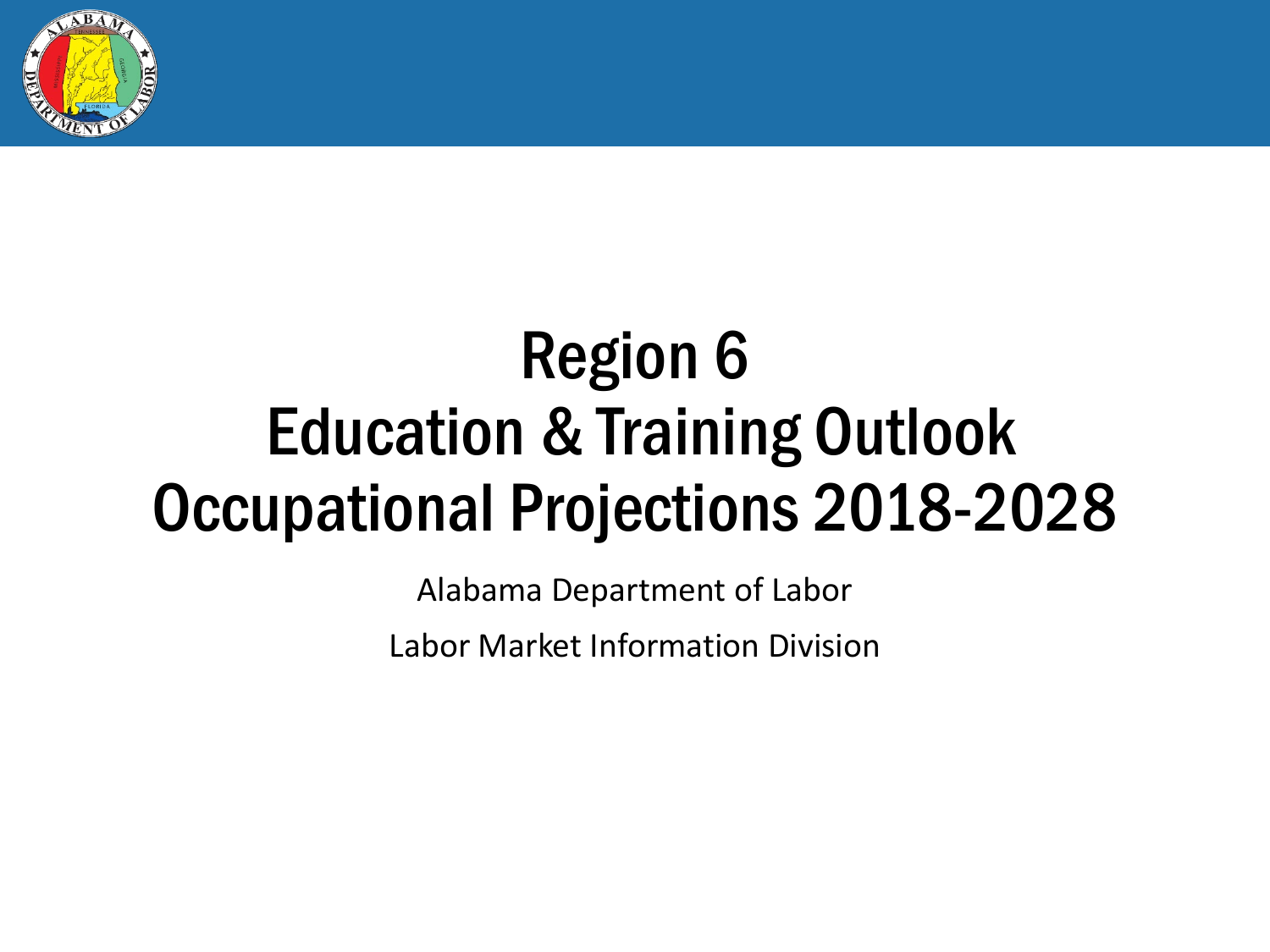## Region 6 Education & Training Outlook, 2018-2028

The occupations included in the long-<br>
The occupations included in the long-<br>
The occupations included in the longterm occupational projections, prepared by the Alabama Department of Labor's Labor Market Information Division, were assigned by the Bureau of Labor Statistics within three categories: typical entry-level education, work experience in a related occupation, and typical onthe-job training needed to gain competency.

In 2018, only 32% of jobs were in occupations that typically require postsecondary education\* for entry. Within this group, jobs in occupations which require a Bachelor's degree held the largest share at 16%. Occupations requiring a high school diploma, or equivalent, and no formal educational credential made up a total of 68% of jobs in 2018.



*\*Postsecondary education group includes: Doctoral or professional degree, Master's degree, Bachelor's degree, Associate's degree, Postsecondary non-degree award, and some college, no degree.*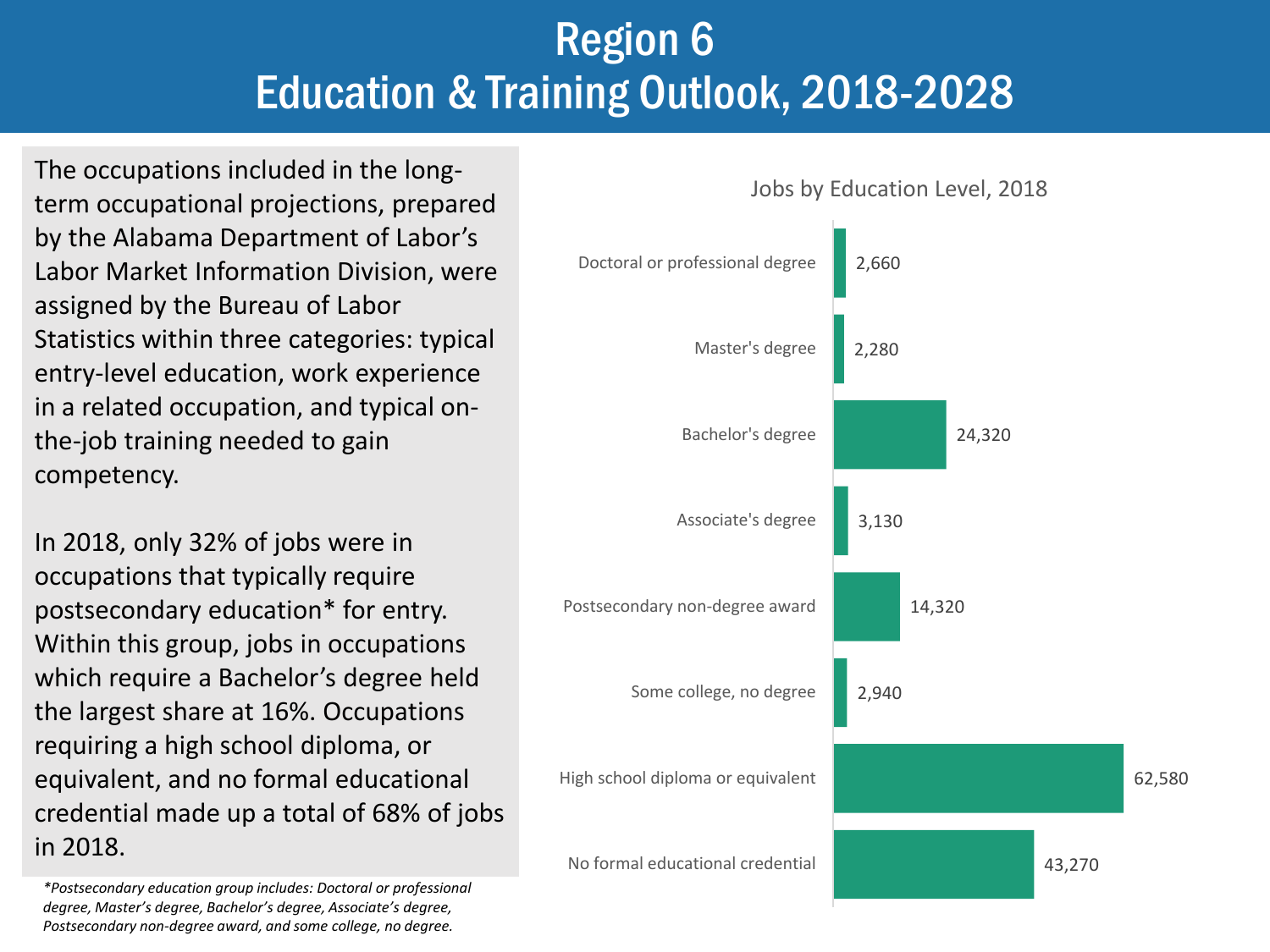### Jobs in occupations requiring a form of postsecondary education for entry-level will grow faster during the projected period, 2018-2028.

Percent Change, Projected 2018 – 2028

--- Total, All Occupations 3.1%



- Occupations with the highest percentage growth typically require a form of postsecondary education, with Master's degree occupations having the highest growth at 10.5%.
- Postsecondary non-degree award and above exceed the average of total, all occupations.
- At -1.0%, Some college, no degree occupations show a loss over the projection period.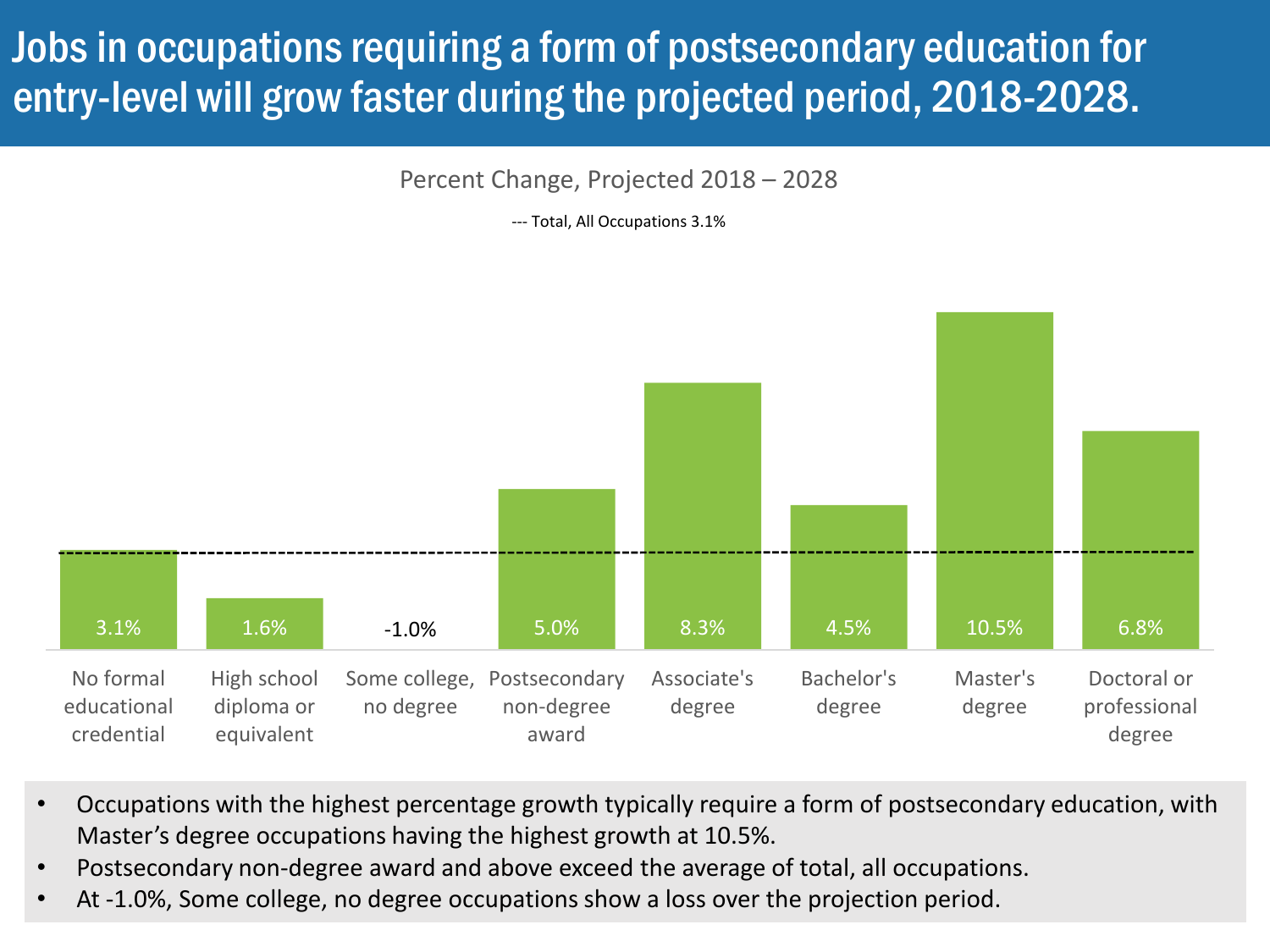#### Occupations requiring a high school diploma or equivalent, or less, are projected to make up 67.5% of projected jobs in 2028.



the projected period will not require a postsecondary degree. Jobs in occupations requiring a high school diploma or equivalent and no formal educational credential will make up 67.5% of the total projected jobs.

The top three occupations requiring an entry-level education of a high school diploma or equivalent, or less, with the highest numeric increase over the projected period include:

- Combined Food Preparation and Serving Workers, Including Fast Food– 460
- Personal Care Aides– 200
- Laborers and Freight, Stock, and Material Movers– 180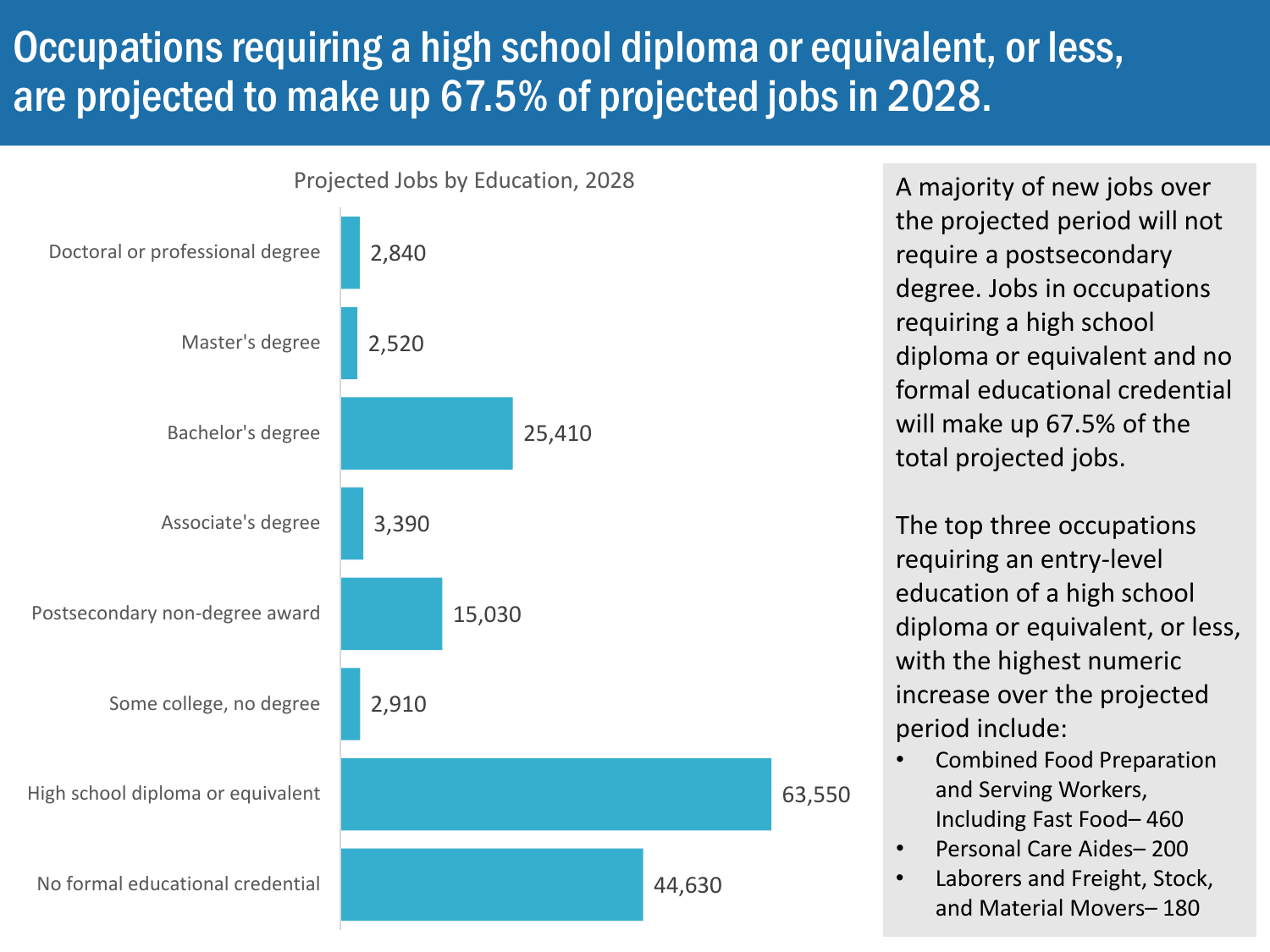### Occupations requiring Internship/Residency are projected to show the highest percentage of growth over the projected period.

required for entry into an occupation, occupations with internship/residency have the highest percentage growth over the projected decade.

Most occupations with internship/residency are occupations from the healthcare industry. The top three occupations requiring Internship/residency with the highest numeric change over the projected period include:

- Orthotists and Prosthetists– 30
- Speech-Language Pathologists– 20
- Healthcare Social Workers– 10

Occupations requiring short-term on-thejob training show the lowest percentage growth over the period.

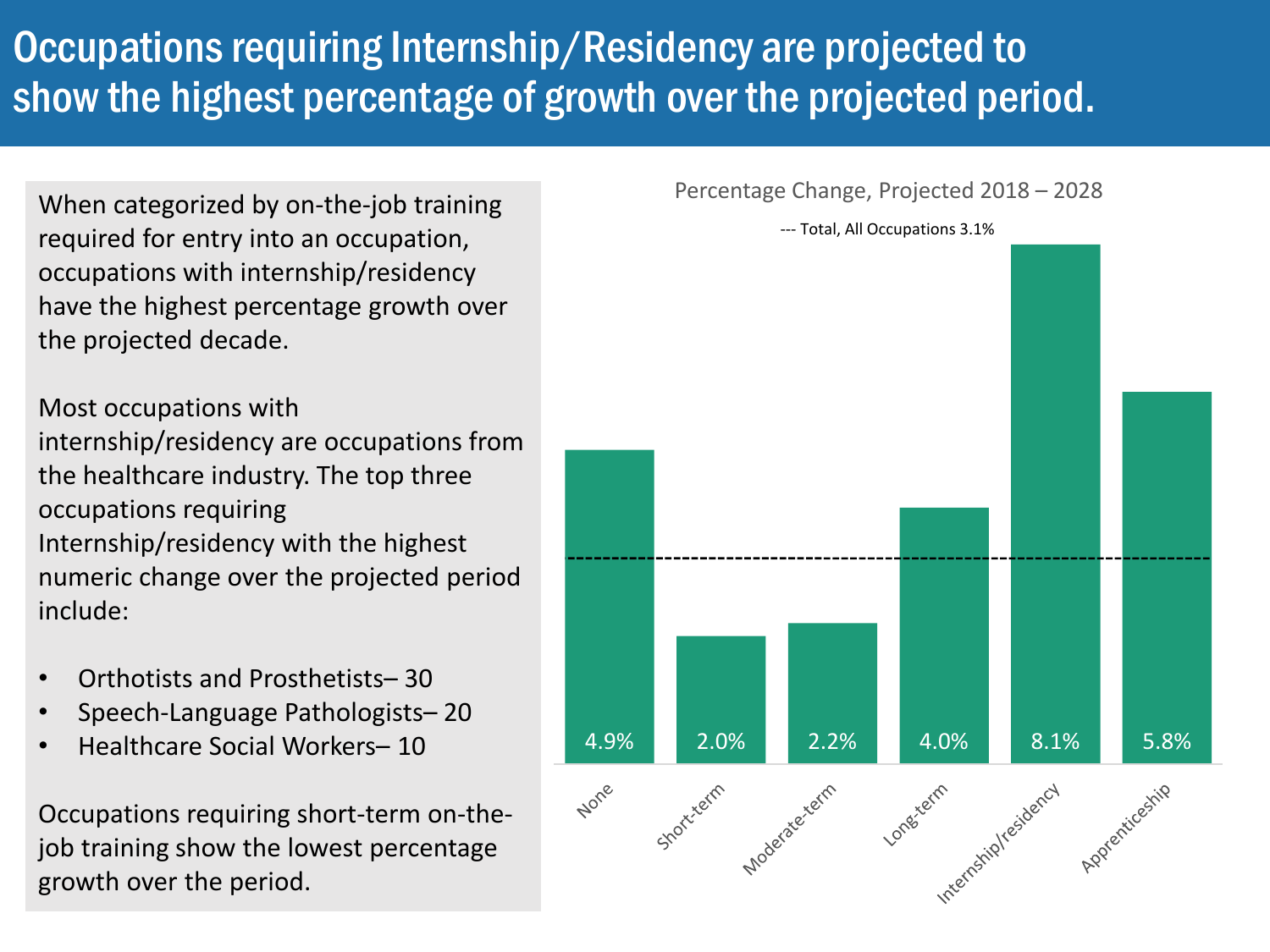#### Over half of occupations requiring a high school diploma or equivalent will require short-term to moderate-term on-the-job training.

High School Diploma or Equivalent Occupations by On-the-Job Assignment, 2018



Typical On-the-Job Training Needed to Attain Competency in the Occupation is defined by the Bureau of Labor Statistics as "occupationspecific rather than job-specific; skills learned can be transferred to another job in the same occupation".

Out of 62,580 jobs requiring a high school diploma or equivalent, 73% required short-term to moderateterm on-the-job training.

Short-term on-the-job training can be acquired for one month or less of on-the-job experience and formal training; moderate term on-the-job training can be acquired after over a month to 12 months of combined on-the-job experience and informal training.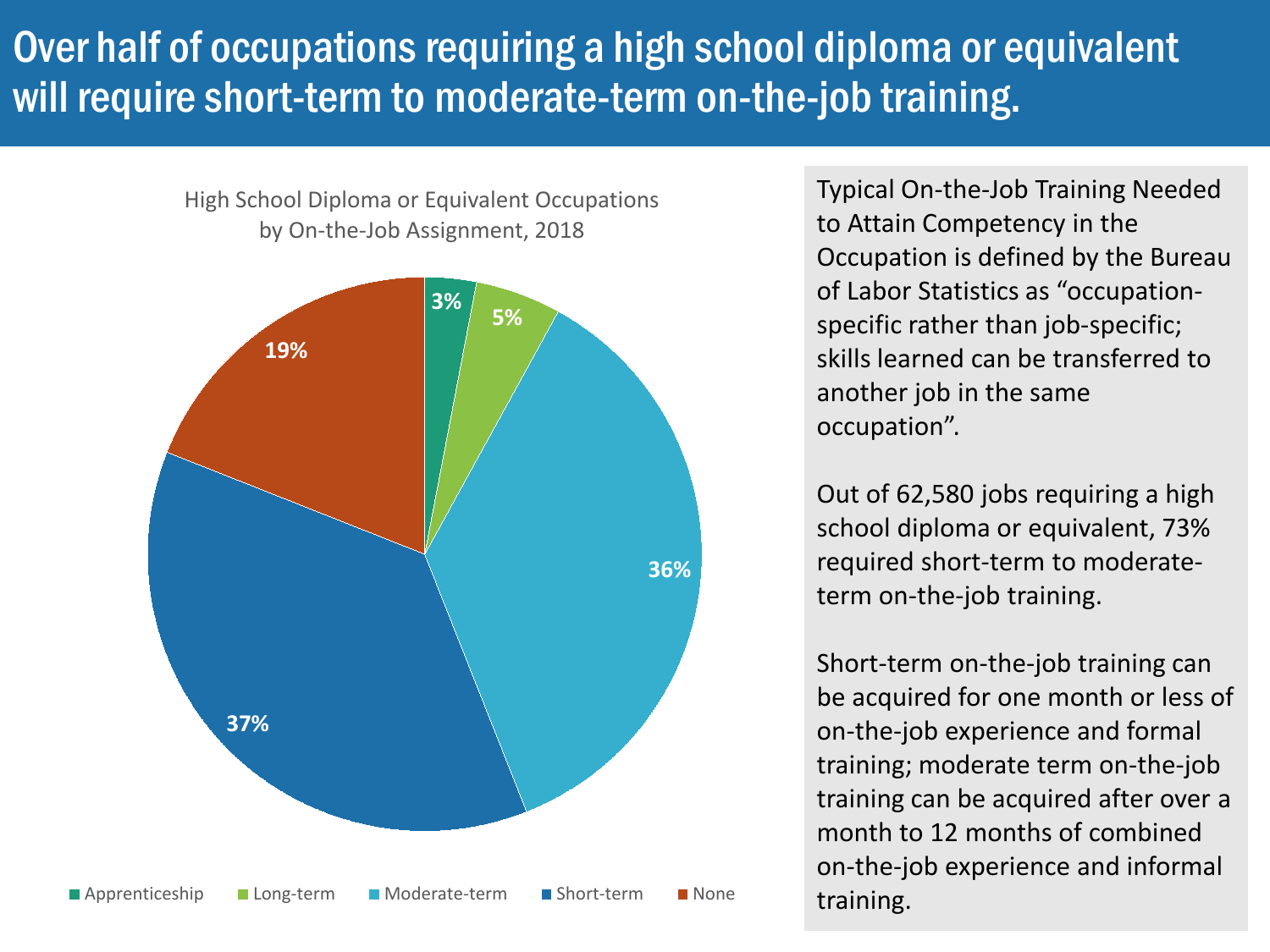### Jobs categorized into occupations requiring some form of education credential for entry typically have higher wages.

Annual Wages by Education Level Required

\$25,280 \$38,194 \$32,710 \$40,707 \$50,315 \$65,828 \$73,387 \$74,278 No formal educational credential High school diploma or equivalent Some college, no degree Postsecondary non-degree award Associate's degree Bachelor's degree Master's degree Doctoral or professional degree

--- Total, All Occupations \$31,024

- Occupations typically requiring a high school diploma, or equivalent, and above pay wages higher than the average for the total, all occupations, of \$31,024.
- Doctoral or professional degree jobs reported having the highest average wages, followed by master's degree and bachelor's degree jobs, respectively.
- No formal educational credential occupations reported the lowest, falling \$5,744 below the total average.

Source: Alabama Department of Labor, Labor Market Information Division in cooperation with the U.S. Bureau of Labor Statistics. The data is based on the 2020 release of Occupation Employment and Wage Statistics Survey employment and wage estimate file.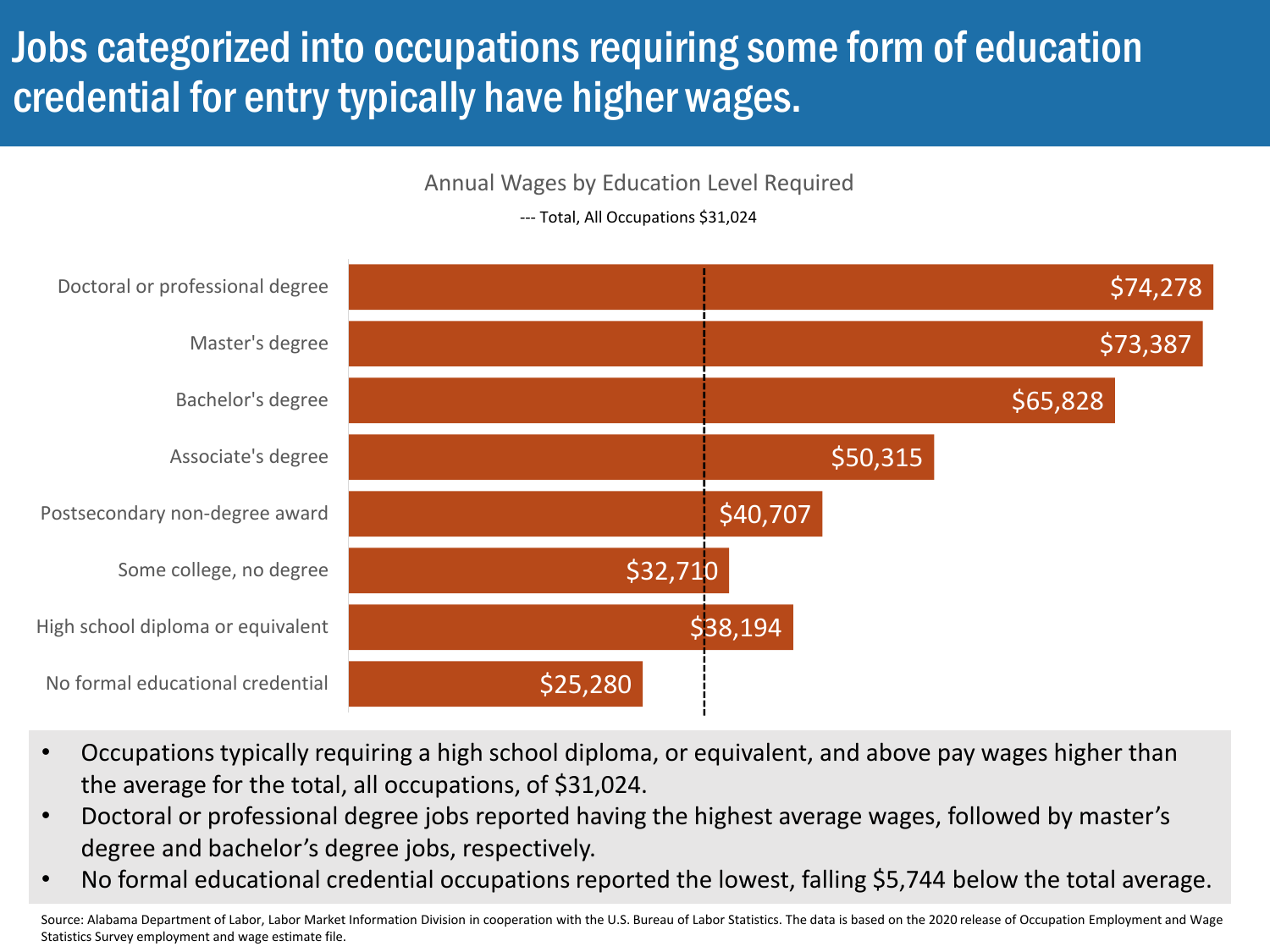#### Wages are highest for jobs in occupations requiring 5 years or more of work experience in a related occupation.

Work Experience in a Related Occupation is defined by the BLS as "this metric captures work experience that is commonly considered necessary by employers, or is a commonly accepted substitute for other, more formal types of training and education".

Occupations requiring 5 years or more of work experience show the highest average salary. Occupations requiring less than 5 years and no work experience also exceed the average of all occupations.

No work experience, the lowest of the three categories, exceeds the overall average median by \$13,780.

Source: Alabama Department of Labor, Labor Market Information Division in cooperation with the U.S. Bureau of Labor Statistics. The data is based on the 2020 release of Occupation Employment and Wage Statistics Survey employment and wage estimate file.

Wages by Work Experience Required Categories --- Total, All Occupations \$31,024